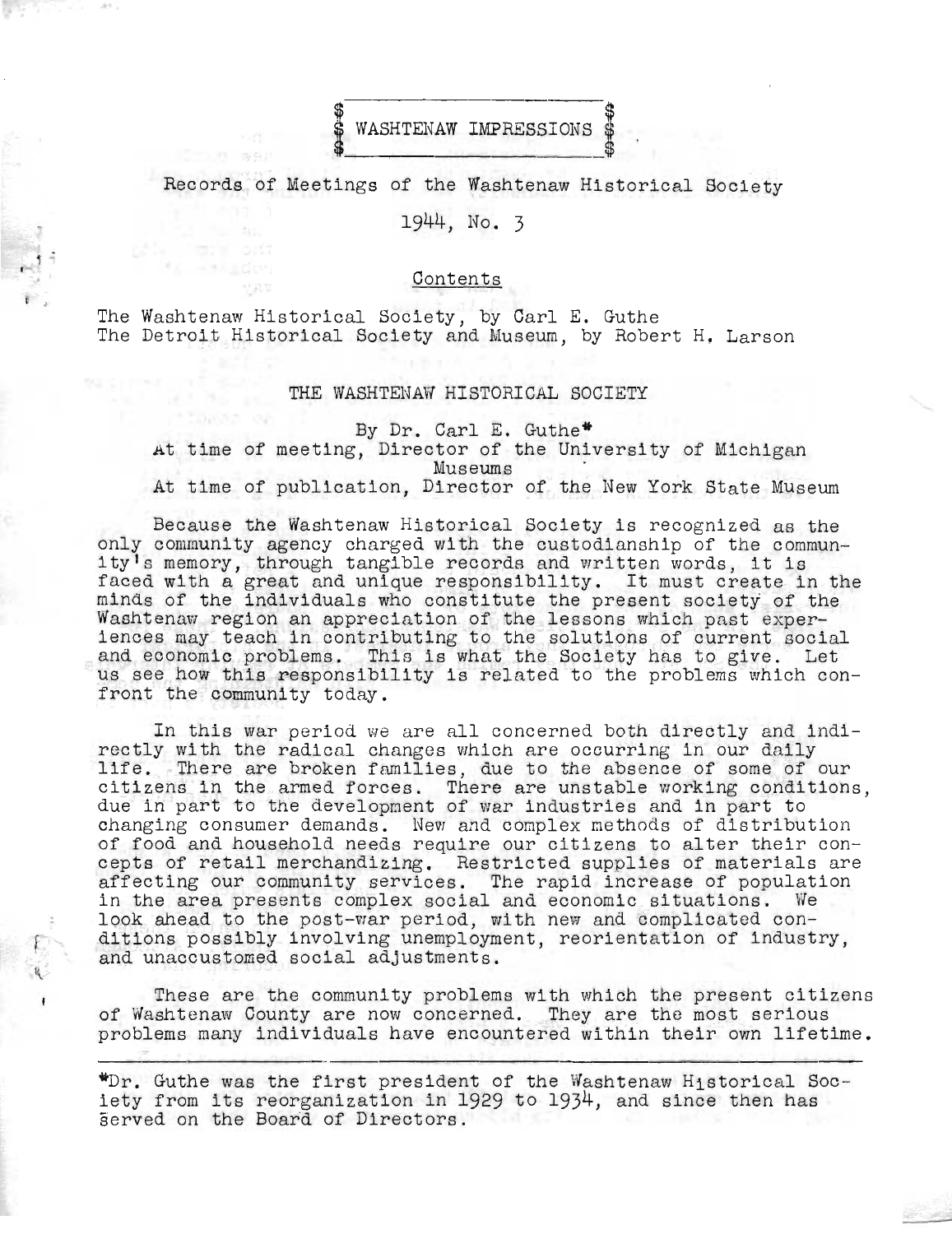However, to the Washtenaw region itself they are not new problems, but merely old problems of adjustment dressed up in new conditions. During the 19th century, the Washtenaw region lived through and solved similar periods of community adjustment during the wars and solved similar periods of community adjustment during the wars and<br>depressions of the past. It is the responsibility of the Washtenaw Historical Society to bring to the community greater assurance and more confidence in itself by demonstrating, through the community's own memory, the fundamental characteristics of the problems it is now facing, and the aid it may gain by studying the way in which similar problems have been solved in former years.

'-

Nevertheless, we are faced with a very practical question of the means by which the Society may adequately perform its proper function. Let us proceed from the more generalized theme to specific ones. The action taken tonight, in increasing the dues of the Society, is a step in the right direction. We are all so conditioned that we are inclined to expect to receive service in proportion to the amount we pay for that service. Therefore, dues of fifty cents for membership in the Society implies that the Society has little to give the individual member. By doubling these dues we thereby serve notice that we believe we have more to give each member and correspondingly each member will expect greater returns from the Society. Another means of creating interest in the organization has already been inaugurated and should be expanded. I refer to the distribution to the membership of mimeographed reports at regular intervals, such as the manuscripts or digests of addresses given at meetings, in the serial titled Washtenaw Impressions." These reports serve two purposes: they arouse interest in the historical work of the Society, and they remind the members at regular intervals that a society does exist which is charged with maintaining the community memory. A third means of strengthening the Society's part in the community is by a series of definite projects on the part of the organization. One such project consists of regular program meetings, using a single theme for all of the papers presented during one year. A number of reports upon various aspects of a single theme presents a continuity which is completely lacking when meetings deal with separate and unrelated topics.

We would all agree that the greatest single need of the Washtenaw Historical Society is a means of demonstrating to the citizens of the community the value of the tangible materials which constitute the collections of the Society. We have all been dreaming of an adequate and dignified home for the organization in which these collections could be displayed properly and interestingly. Although several times we have been almost at the point of securing what we wanted, our goal has never quite been achieved. I suggest that, instead of waiting until the organization can attain the goal it has set itself, we should take a practical step forward, even if it does not at the moment approximate our objective. Our first responsibility is to acquaint the citizens of the community with our potential contribution to their lives. It would be better to rent a dovm-town empty store and install temporary exhibits for this purpose, than to keep our assets hidden in storage until they can be

2.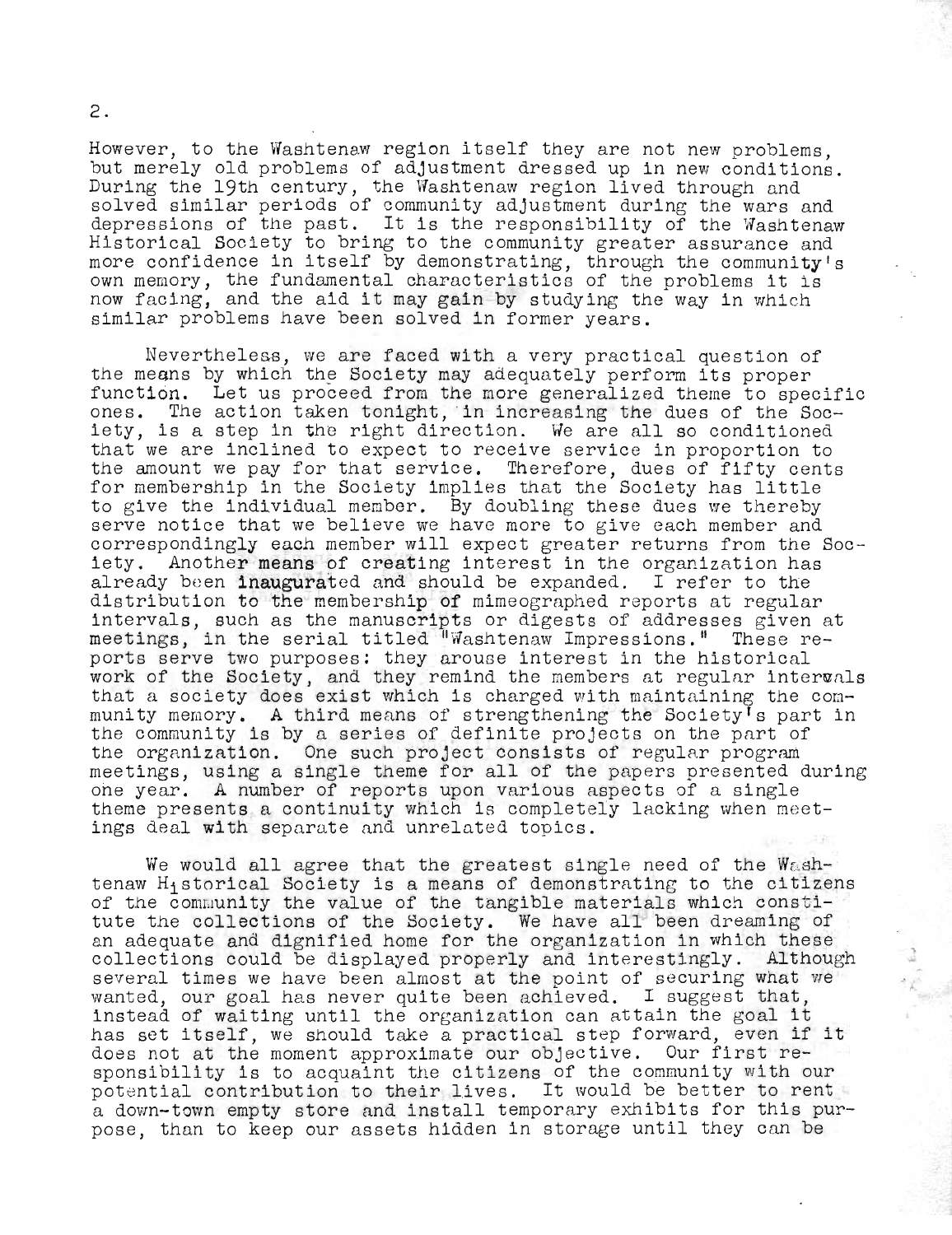displayed with full effect. By making the collection available to citizens of the community for examination and study, even in a temporary form, it should be possible to increase interest, augment our pordry room, we should be possible to individuals who feel that the support of the community memory is just the type of public service they wish to render the Washtenaw region. Them, as the Society grows by means of this temporary and admittedly inadequate demonstration of its usefulness, it should have the strength at an earlier date to support the type of home which its leaders have envisioned for a number of years.

As is true of any community, the Washtenaw region possesses as citizens today descendants of many families who have been here for a number of generations. All of you can think of the names of these families which are found throughout the industrial, mercantile, and social activities of the community. The memories of these families, going back three and four generations, are segments of the community memory. Surely there must be some way in which the present members of these families can be persuaded that the traditions within their own family groups are a part of the story of the community, that they as modern representatives of their ancestors have a responsibility to the coumunity, and that the degree to which they discharge that responsibility constitutes a tribute to their fathers and their grandfathers. Once this attitude is awakened in a few individuals, the concept will spread rapidly, with the result that the Society will profit by the continuity of life within the conmunity through these older families.

Just as the community today is the result of the activities of many families of several generations, so also is it the result of the growth of industrial organizations and commercial units within the region. What is the story of the Peninsular Paper Company in Ypsilanti, of the Hoover Steel Ball, or of International Industries? What contributions have been made to the community through the generations of life of Eberbach's, of the Sauer Lumber Company, of Fischer's Hardware? Each of these business firms and others like them have participated in making the Washtenaw community what it is today. By supporting and cooperating with the Washtenaw Historical Society, each of these firms will be able to incorporate its own experience into the composite nemory of the community, and thereby identify itself more firmly than before with the Washtenaw region. Such action should lead to favorable publicity and to increased goodwill. From a business standpoint, the support of the objectives of our Society by these firms is just good common sense.

Similarly, a large group of civic and social organizations have contributed their share to the life of the Washtenaw community. Among these are the churches, the Grange, the chambers of commerce, the YMCA and YWCA, the fraternal organizations, the wonen's clubs, the luncheon clubs, and similar groups. The majority of these have as at least one objective that of stimulating pride in the Washtenaw region. Surely it should not be difficult to convince each of them that a record of their own history in the files of the historical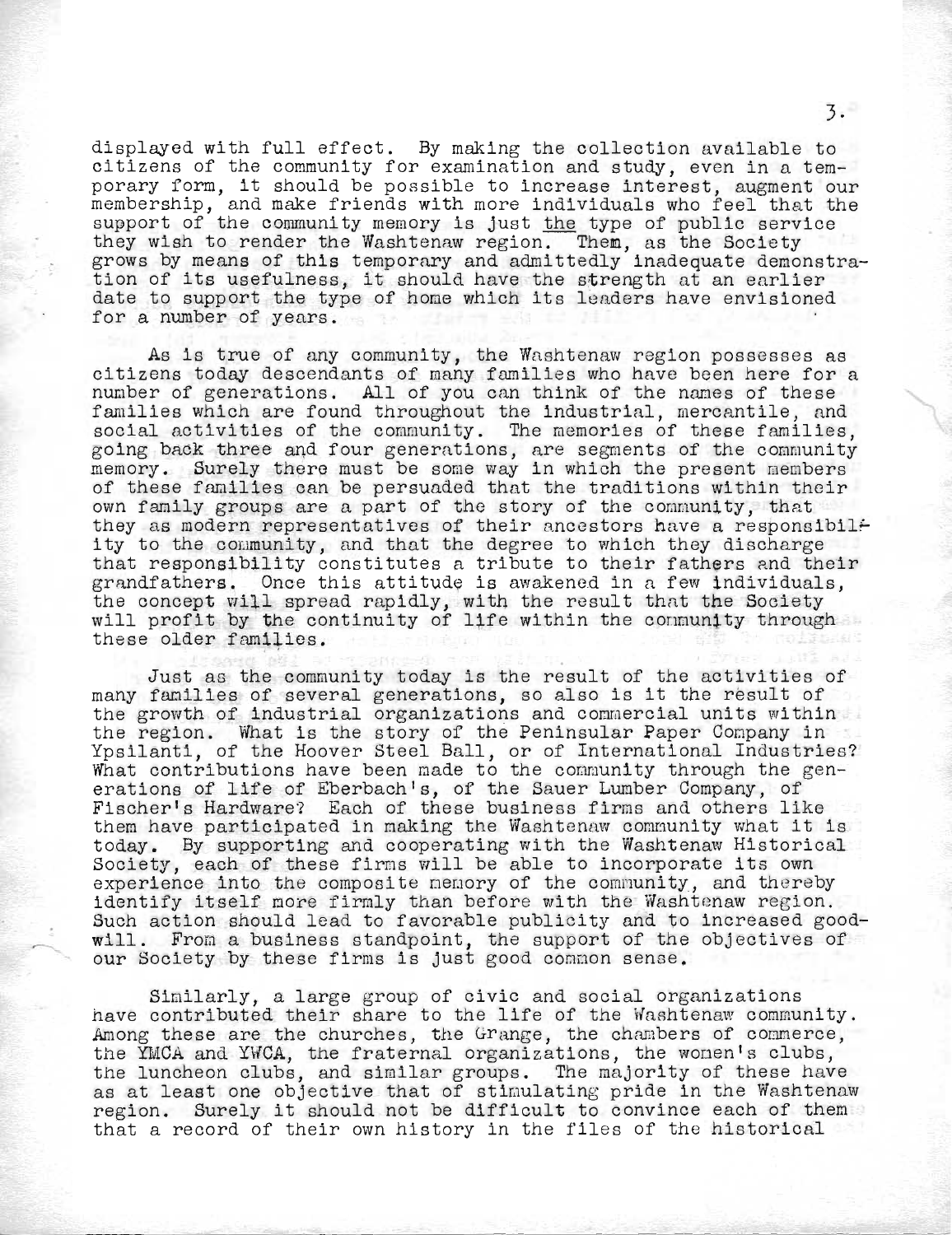society identifies each more closely with the connunity, and that by supporting the objectives of the Society eaoh is actually taking by supporting the objectives of the Society each is actually takin<br>a step toward its own goals.

I submit that an organized campaign on the part of the Washtenaw Historical Society, based upon the conviction that the Society has important service to offer the community, and directed to these various community activities which have just been listed, will greatly increase the membership of the Society, strengthen public support and interest, and facilitate the raising of sufficient funds to establish the Society upon a sound economic basis. However, this procapilism the boclety upon a sound economic pasis. However, this pro-<br>cess is not an end in itself. Through the cooperation of these various elements, the already substantial assets in the form of materials and records of the Society will be increased. Yet this alone is not enough. These assets must be used, and the only way in which they can be used satisfactorily is to present them to the community, that is, the public, in a way which will demonstrate their value in understanding and dealing with current problems. The analysis and interpretation of these assets in terms of their relntion to present unemployment conditions, material supplies, wholesale and retail prices, housing facilities, and community services, will require time and effort on the part of civic-minded volunteers nmong the members of the Society.

The preservation of these records of the experiences of the Washtenaw community since its origin is of course one important function of the Society. Yet our organization will neither perform its full service to the community nor demonstrate its practical value to the citizens until it has bridged the gap between the experiences of the past and the problems of the present for the community, in the same sense that an individual is not a satisfactory citizen until he is able to use the lessons taught by past experiences in meeting current conditions.

In final analysis, the Washtenaw Historical Society will be able to exist as a community enterprise only if it has sufficient funds to meet its obligations. These obligations consist of securing adequate quarters for the preservation of its collections, facilities for the display of these materials, and a sufficient staff to care for the properties of the Society and to direct its community activities. An annual income of at least \$5000 is necessary to meet these obligations. With membership dues at  $\mathcal{G}$ l a year, this means that the Society should have a membership of at least 5000, a not impossible figure considering the population of the Washtenaw region.

The first step in establishing a program for raising funds would be to secure the support of responsible officials of such organizations as the Chamber of Commerce, the Junior Chamber of Commerce, the women's clubs, the banks, the trust companies, and the civic organizations. It ought even to be possible to stir sufficient enthusiasm so that the program could be underwritten in advance of **Self the air of gend** the drive itself.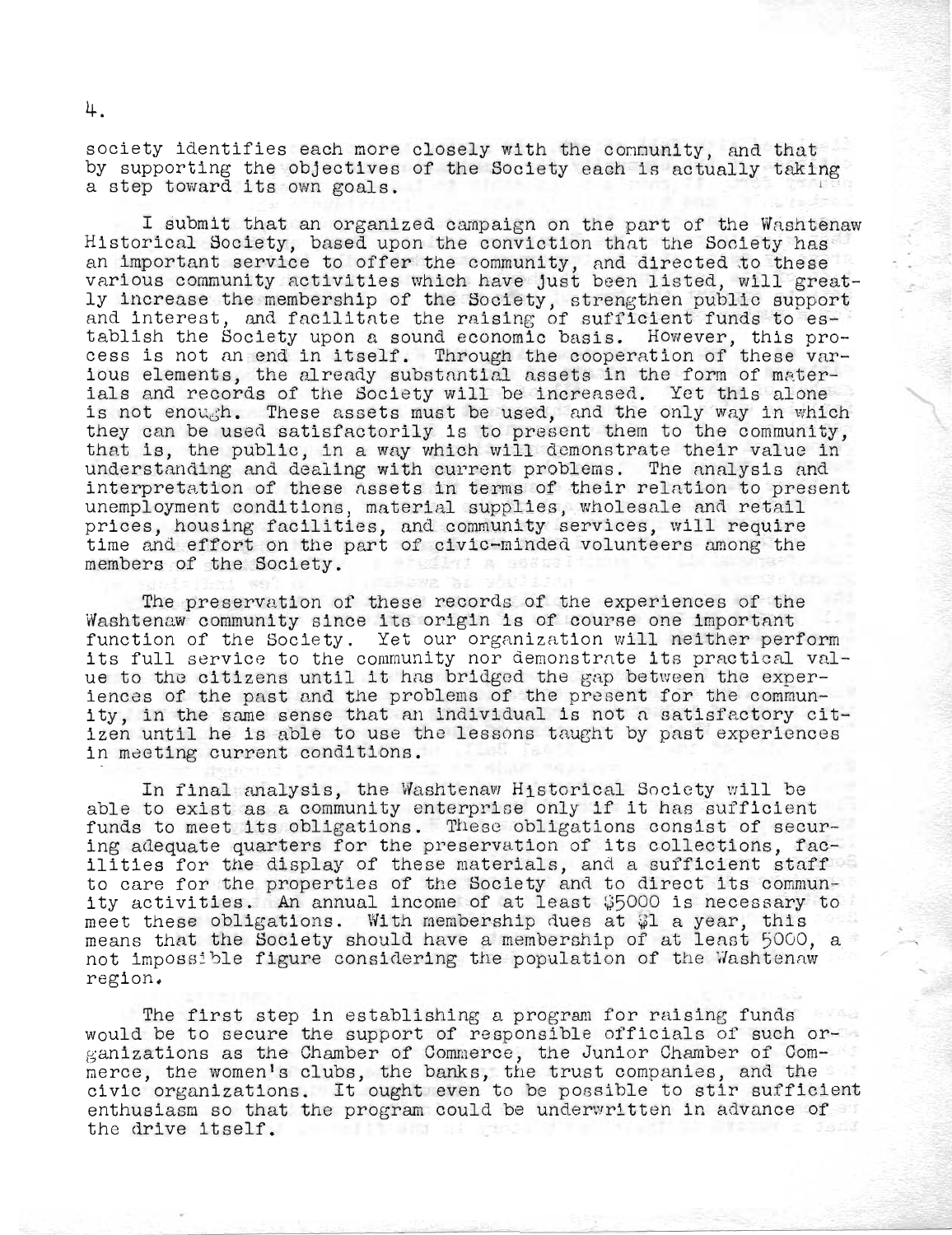At  $v_{k-1}$  jous times the suggestion has been made that the assets of the Society and its general guidance should be assumed by the In the boolety and les general guidance should be assumed by the several years and the past several years a number of staff members of the University have aided the Society in various ways, not because they were University of Michigan employees, but because they were citizens of the Washtenaw region. Unofficially various facilities at the University have been placed at the disposal of the Society, and a portion of its collections is still in University buildings. However, if the University were to assume responsibility for the work of the Society, then this organization sponsibility for the work of the boolety, then this organization lose its individuality as a service organization to the community. rose its individuality as a service organization to the community.<br>Mhile the University is, of course, a part of the Washtenaw communwhile the university is, of course, a part of the washtenaw commun-<br>ity, many of its objectives are also national in character. On the other hand, the Washtenaw Historical Society is and should be an ither hand, the washtenaw Historical Society is and should be an<br>integral part of the Washtenaw community. If it is to render the integral part of the Washtenaw community. If it is to render the<br>service it should, then it has a right to expect the support of the citizens of the entire region. They should take pride in such sup-<br>port and not seek to avoid some of its responsibilities by proposing affiliation with the University.

Ann Arbor, Michigan December 20, 1943

5.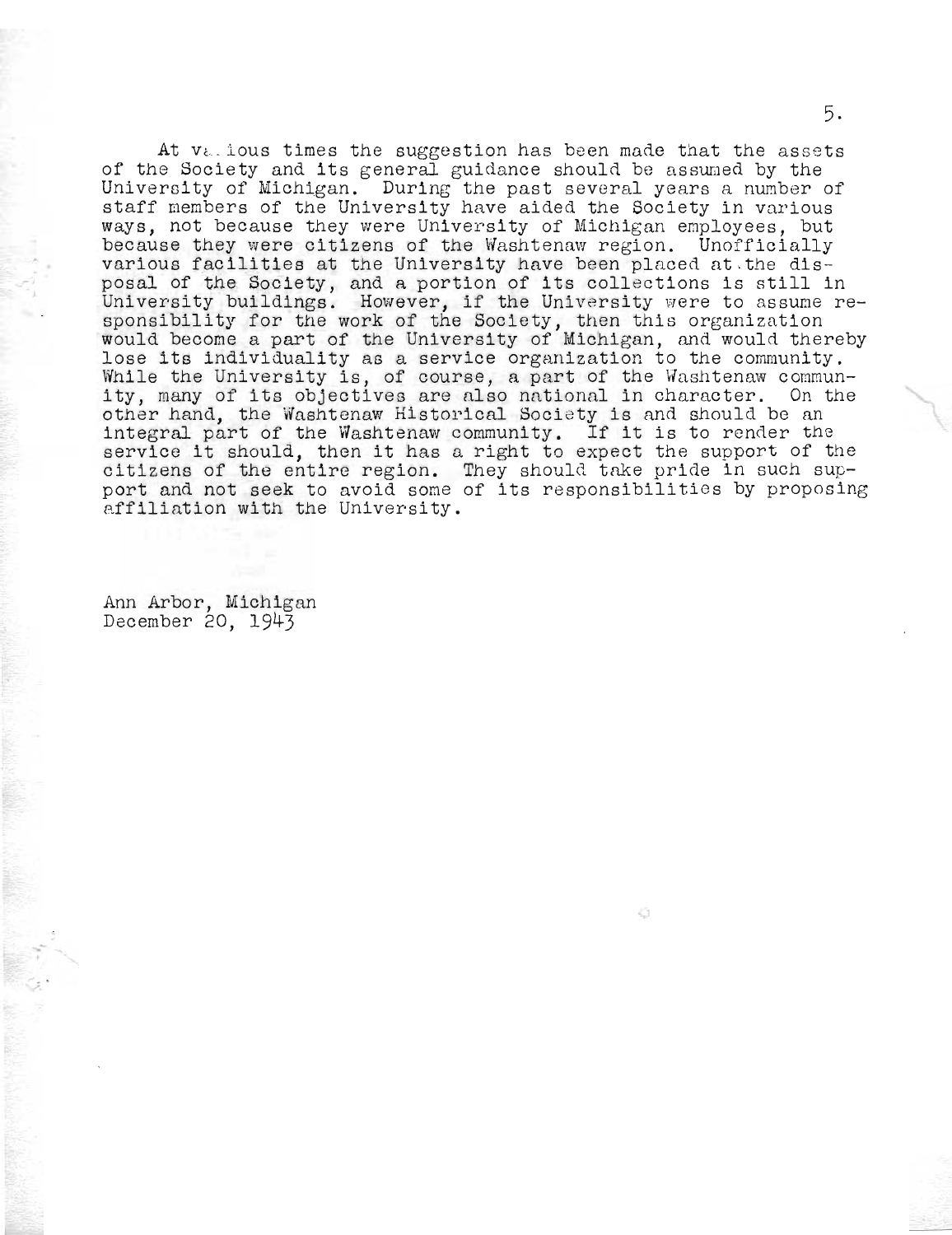## THE DETROIT HISTORICAL SOCIETY AND MUSEUM

6.

## By Robert H. Larson Director

Inasmuch as Mr. George W. Stark, President of our Society, addressed the Washtenaw 'Historical Society only last year and at that time told you of the situation in Detroit, it would be well for me to confine my talk to developments since that time, It is difficult, however, to get the complete picture without going back a few years, in fact to the beginning of Detroit as a cultural center.

There must have been several historical societies in this community long before our present Society came into being. It would be difficult to believe that Governor Lewis Cass could long live in Detroit or any community without taking steps to form a group into an historical society. So we can be assured that one existed in his day. Some years later the New England Society was formed, about lS45 or a little later. The members were those persons interested in recalling their heritage in New England, and such men as Cass, Chandler, Stocking, and others contributed much to the stimulation of the study of history. This organization, splendid in its contribution, was short-lived, although an attempt was made many years later to revive it. We know of no attempt to collect historic materials and it is not likely that a museum ever existed.

The Detroit Historical Society was organized in January of 1922, but the first meeting had been held at a private home the previous month. There were present at the first meeting eleven men, among whom were Mr. Clarence M. Burton, Mr. Albert H. Finn, Mr. Divie Duffield, and men of that character, whose interest in history and good reading has made possible not only an historical society but great advances in the libraries and schools. Their purpose was to supplement the work of the Burton Historical Collection, which had then only recently been donated to the City of Detroit. Mr. BUrton felt that it would provide an avenue for directing materials of historic value toward the Collection, that people would be stimulated to collect and read and would thus desire to know more of their own city. These men then outlined the scope of the effort, and before long decided to incorporate and hold regular monthly meetings for discussion and general cultural advancement. Within a short time the number of members had increased and in a year or two they had over a hundred. Recently an analysis of the present membership was made and it revealed a striking fact. Of our present membership, seventeen have been members since this beginning, and we must remember that the larger number then members were persons beyond middle age.

And so it is apparent they built well and on good foundations. Materials began to flow toward the Collection, and by 1928 it wns apparent that a place should be provided for the storing or display of such articles as would properly be considered museum pieces. It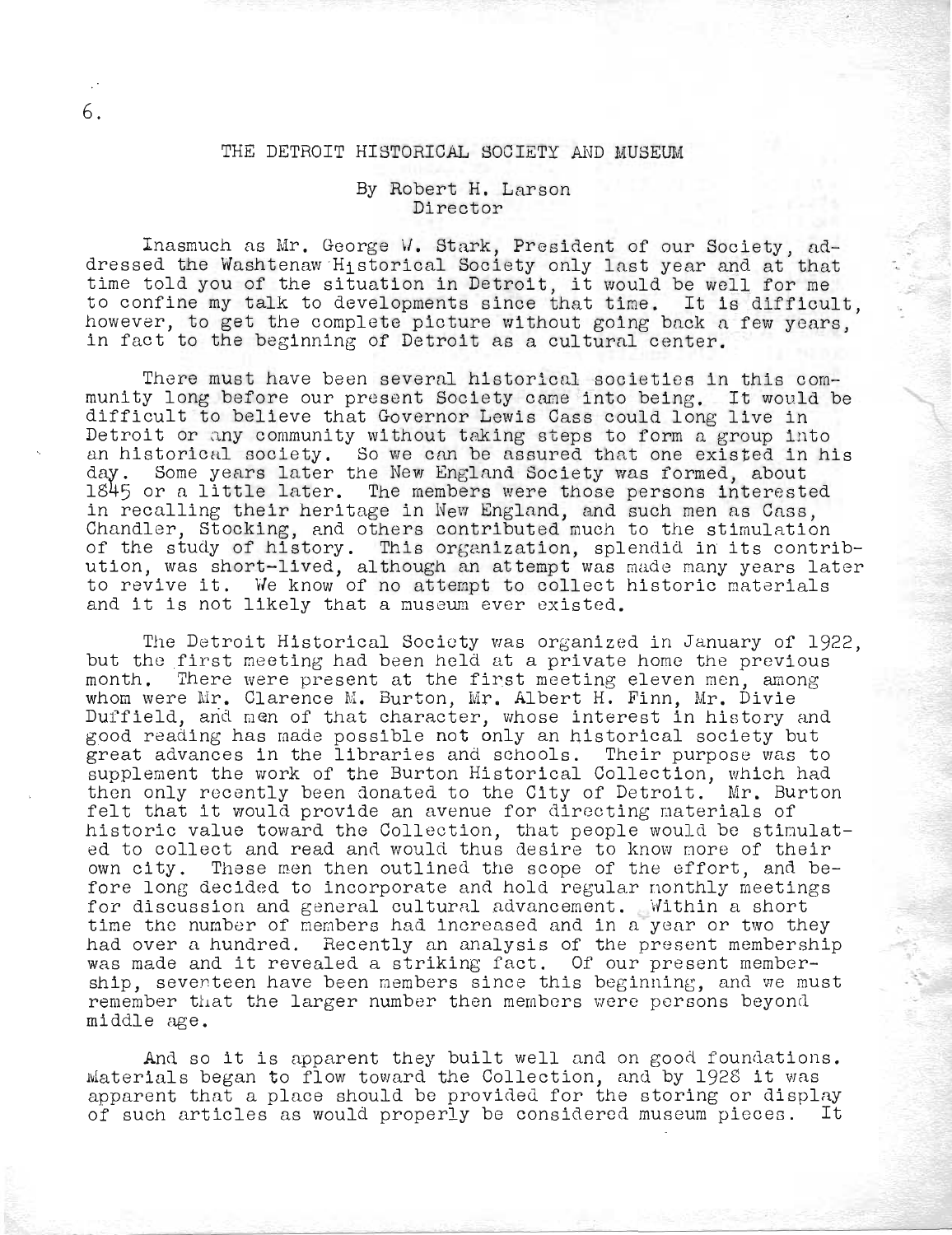was decided at an early date to separate library materials from museum materials, but the latter were merely placed in storage without a definite thought for a museum. When in 1928 a  $M_{11}$ seum was started, the first pieces accepted and recorded were sections of water main from Detroit's water system. These pipes were made of wood and are still on display in our Museum. Then followed portraits of the founders of the Old Detroit Light Guard, and in rapid succession family heirlooms and a great many other portraits. Mr. Arthur S. Hampton was selected to care for the Museum and he remained with it until his death in February of 1943. At the present time there are more than 11,000 items on display on the 23rd floor of the Barlum Tower and in storage there and elsewhere.

 $\frac{1}{2}$ .

The records of the Society indicate that there had been much talk about acquiring a home for the Society and its Museum. The Du Charme house on East Jefferson was under consideration, but it would hardly have been able to bear the heavy burden of the collections. and was passed over. The beautiful French chateau owned by the Hecker family located just north of the Art Institute had been suggested, but the necessary funds were not available for its purchase. At one time it was thought that Mr. Burton's home on Brady Avenue would be suitable, but it too was passed over for some reason not now apparent. The need for a home has been a dream for many years.

During the days of the WPA, additional assistance was obtained in classifying and recording for the Society's Museum, and from this<br>group came one person who succeeded Mr. Hampton as curator. She is group came one person who succeeded  $Mr$ . Hampton as curator. at present the only other full-time staff member besides the Director. During  $1943$  it was decided to plan for a permanent home and to  $en$ large the program so as to make the work much more effective. The Detroit News, as you were tolq. last year, sent Mr. Stark on a tour of all the larger museums in the mid-west and some in the East. He came back with a vision of what should be done and outlined for the Trustees his proposal and in it included the idea of employing a director. The City of Detroit provided the means, and as a result I was selected to assume responsibility for this larger program. Just how Mrs. Charles B. Pike of Chicago came into the picture is not public information. It is no doubt true that the efforts of Mr. Stark were a large factor in this new situation, but Mr. Stark will not say how much.

As a final result of the discussions with her, she offered the Society a gift of \$50,000 provided the Society would raise otherwise the sum of \$200,000. The Society then set out to do this, in the meantime offering their entire collection of relics to Wayne University provided they would house it on the campus, which they agreed to do. They have set aside a building at 447 Merrick Avenue, near Cass Avenue, in Detroit, for our temporary home, and we expect ultimately to raise the funds to build a permanent building on or near that si $^{*}$ e from the gift of Mrs. Pike. During the next fiscal year Wayne University will handle our City of Detroit allowance and in addition give us quarters and perhaps some staff assistance.

7.